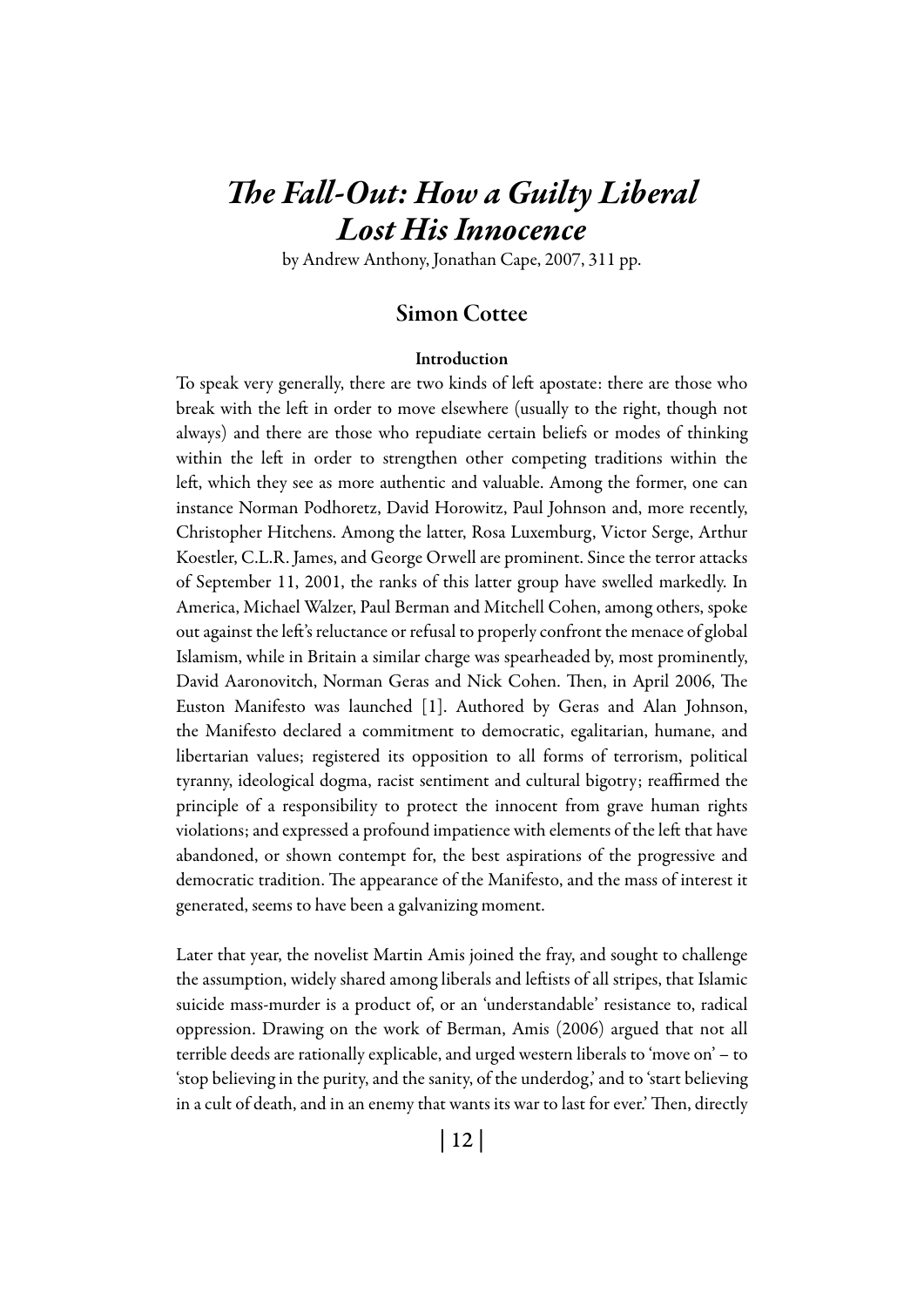on the heels of Amis's intervention, came Nick Cohen's *What's Left: How Liberals Lost Their Way*. Cohen's central thesis was that in recent years the liberal-left has disgraced itself by excusing, or making common cause with, movements of the far right – as long as they are anti-western. With the publication of *The Fall-Out: How a Guilty Liberal Lost His Innocence*, Andrew Anthony, the extraordinarily gifted British journalist, has recruited himself to this small, but increasingly visible, group of left apostates. It is to their great benefit that he has done so.

As he explains in the opening chapter, Anthony, in September 2001, was just a few months into his fortieth year, had recently become a father, had acquired 'a growing sense of rootedness' (p. 6) and was generally poised to settle into English middleclass, middle-age life. He was also a signed-up member of the liberal-left, and could boast a history of determined political commitment among the comrades: he was a veteran of CND anti-cruise missile marches in the 1980s, had been an active supporter of the trade union movement throughout its fiercest battles during that same decade, and had even spent time in Nicaragua defending the Sandinista cause against the might of American imperialism. At the core of Anthony's ideological world-view were the following assumptions: that 'all social ills stemmed from inequality and racism'; that 'crime was solely a function of poverty'; that 'Israel was the source of most of the troubles in the Middle East'; that 'America was always the bad guy'; and that western civilization was a brilliant idea, but not, alas, a reality (p. 19, 9). Anthony writes that these assumptions were 'non-negotiables for any right-thinking decent person,' and that, more importantly, they had become definitive of who he was, of his sense of self (p. 19). *The Fall-Out*, a consistently fascinating, lucid and intelligent political memoir, is the story of Anthony's gradual disillusionment with these 'non-negotiables.' It is also a brave exercise in rational self-criticism, and an effort to reassert the truly progressive and democratic traditions of the liberal-left.

Anthony's method in *The Fall-Out* is to explore a wide range of subjects – Islamist terror, communism, multiculturalism, race, crime, so-called 'Islamophobia,' the Iraq war, the vilification of Ayaan Hirsi Ali, the idiocies of Michael Moore, and Islamic hypersensitivity – in order to think about one big subject: namely, the fate or soul of the western liberal-left. What does, or should, it mean to belong to this particular spectrum of thought and feeling at the beginning of the 21st century? *The Fall-Out* is a sustained and instructive answer to that question.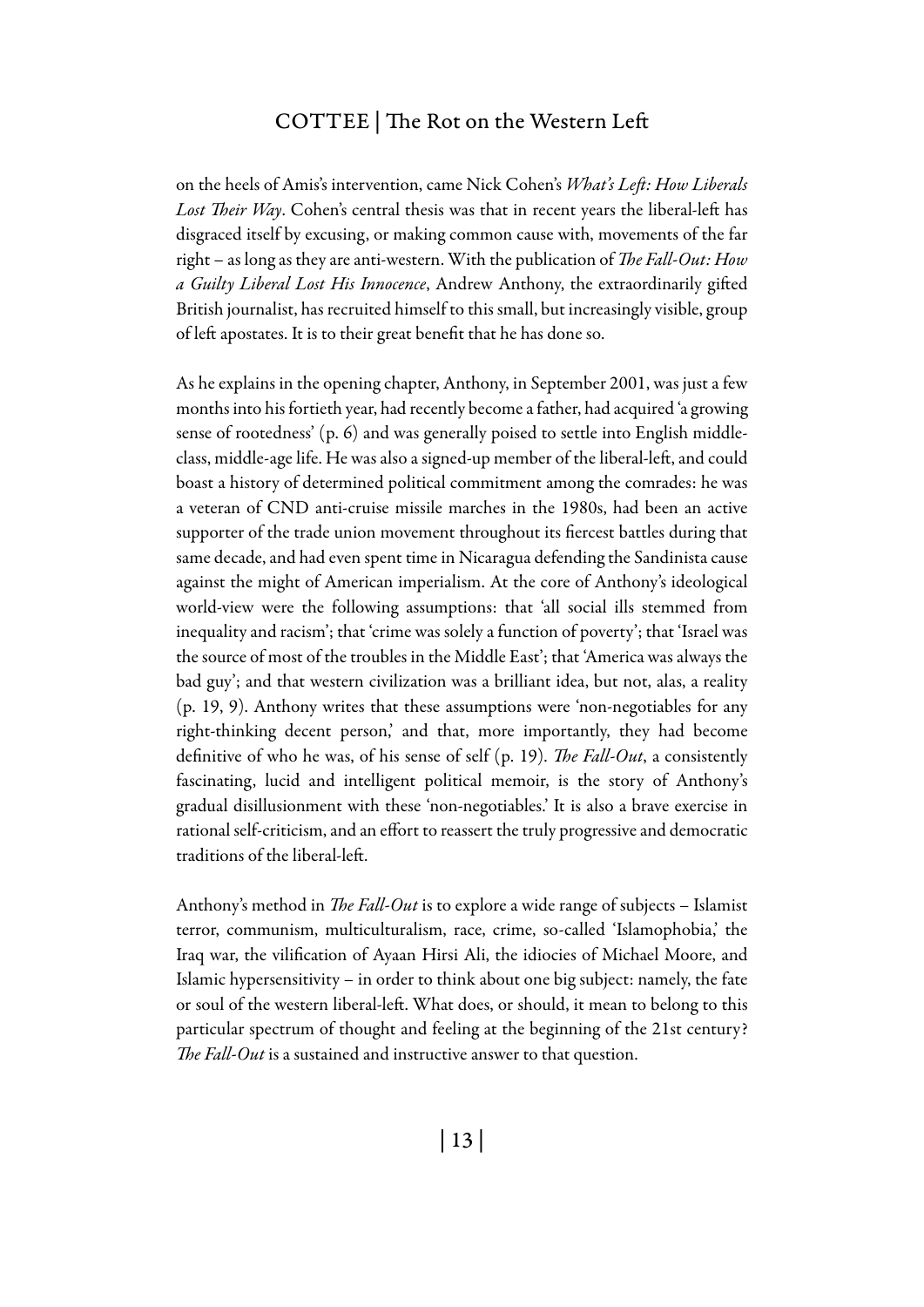Anthony's thesis can be summarized as follows: the western liberal-left is no longer a progressive force, and has radically lost touch with its democratic and internationalist ideals. Anthony's explanation for this development is that leftliberals are so mired in bourgeois guilt and cynicism that they lack the necessary strength of will (or in Christopher Hitchens's phrase, the 'testicular fortitude') not only to criticize non-western Others, however tyrannical or fascistic, but also to firmly defend their own ideals. Against this mentality, Anthony sketches out a vision of the liberal-left that is democratic, tolerant, internationalist, egalitarian, and civic-minded – and one that isn't remotely afraid of making some large claims for itself. In a recent interview for Channel 4 News, [2] Martin Amis recorded his dismay, if not surprise, at how many of the audience of a literary event at which he was speaking, [3] felt unable, at his request, to register their sense of moral superiority over the Taliban (only a third of the audience thought that they were superior). Amis then went on to declare that he did indeed feel superior to the beheaders of infidels, the stoners of women and the persecutors of gays. In *The Fall-Out*, Anthony similarly testifies to his dismay at the laxity of the liberal-left's response to reactionary Islam, and exerts a great deal of energy in showing why Amis's sense of moral superiority is right.

Thus, Anthony is what liberal academics would scornfully call an 'absolutist' or a 'reductionist,' since not only is he committed to a rationalist defense of Enlightenment values; he also believes, in the tradition of Marx and the Frankfurt School, that truth is an essential tool for unmasking relations of domination and exploitation. To put this in less grandiose terms, Anthony believes that some principles – like freedom of expression or gender equality – are simply universal and must be defended without compromise. He also believes, furthermore, that there is such a thing as 'truth,' and that it can be wielded at the expense of those who threaten or undermine universal values. This clearly places him at a vast distance from the world of academe and the bien pensants, where Foucauldian perspectivism and Rortyian anti-universalism tend to predominate. From this rarefied setting, Anthony's moral certitude and epistemological naturalism will seem embarrassingly atavistic or 'inappropriate.'

Yet for all his moral certainty, Anthony lacks the self-righteousness and bombast that afflicts some of his fellow travellers in left apostasy. Although he is an enthusiastic and unapologetic defender of liberal democracy, he is acutely aware of its defects and deformations. Nor does he assail his errant comrades for betraying the left or for 'objectively' supporting fascism and tyranny. Hitchens (2003) writes 'that

| 14 |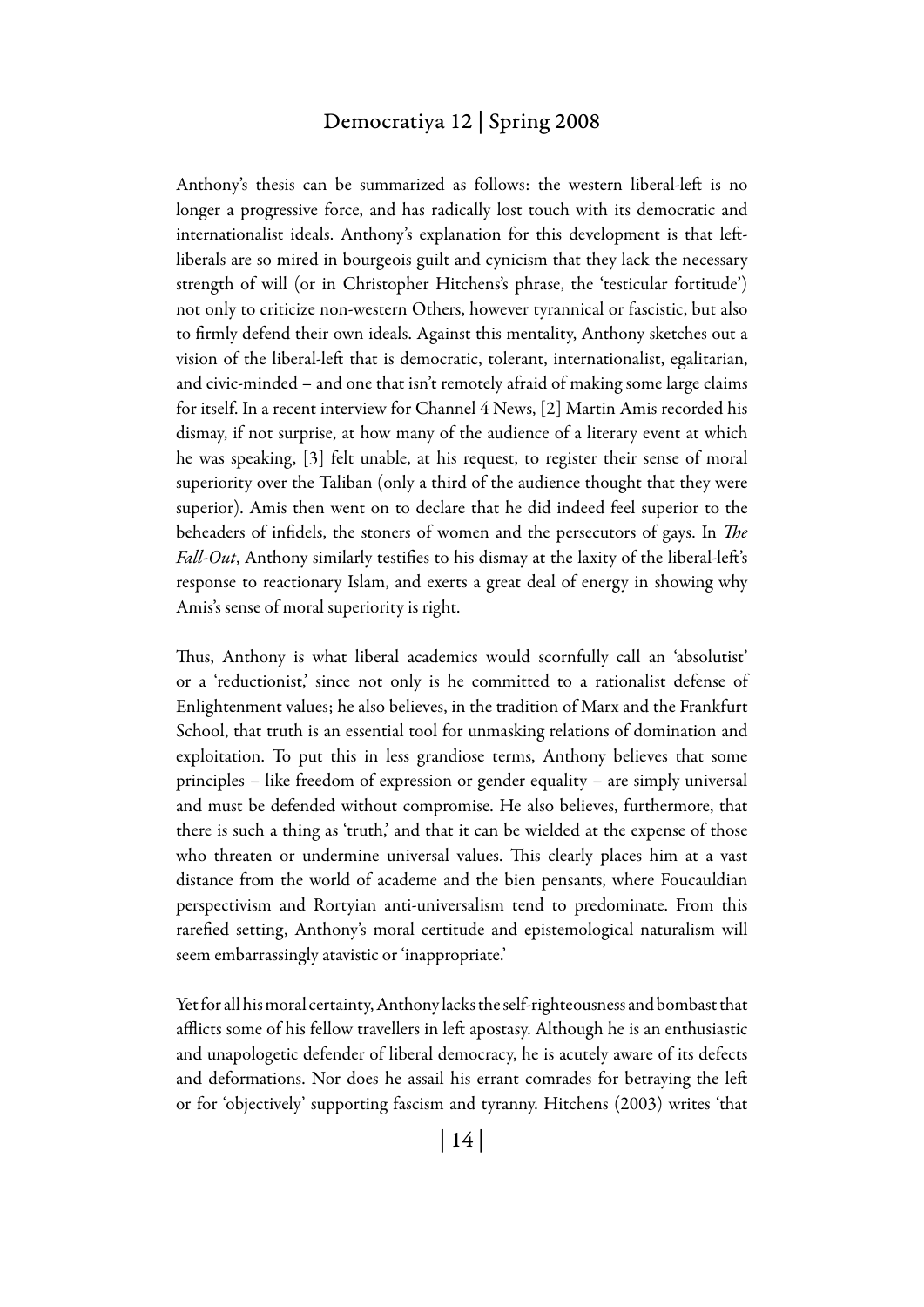quarrels on the left have a tendency to become miniature treason trials, replete with all kinds of denunciation,' but Anthony rarely reverts to the ad hominem, which can scarcely be said of his critics (he has been accused, among other things, of being a foot-soldier for the British National Party – a racist thug, in other words [4]).

### September 11 and Islamism

To properly understand Anthony's argument in *The Fall-Out*, it is necessary to place it within the broader political context in which it emerged and to which it addresses itself. That context, as Anthony himself makes exhaustively clear, is 9/11, the global surge in Islamism and Islamist terror since then, and the liberal-left's response to these two things.

This is Norman Geras (2003):

On Sept. 11, 2001, there was, in the U.S., a massacre of innocents. There's no other acceptable way of putting this: some 3,000 people (and, as anyone can figure, it could have been many more) struck down by an act of mass murder without any possible justification, an act of gross moral criminality…What was the left's response?...The response on the part of much of it was excuse and apologia.

Does Geras exaggerate? Is he attacking men and women of straw? Let's see. Susan Sontag (2001) demanded to know, 'Where is the acknowledgment that this was not a "cowardly" attack on "civilization" or "liberty" or "humanity" or "the free world" but an attack on the world's self-proclaimed superpower, undertaken as a consequence of specific American alliances and actions?'; Noam Chomsky (2003: 13) reflected that it was 'a terrible atrocity, but unless you're in Europe or the United States or Japan, I guess, you know it's nothing new'; [5] Gore Vidal (2002: 22-41, 45) produced a 20-page chart of US imperial aggression, in an effort to understand 'why Osama struck at us from abroad in the name of 1 billion Muslims.' Howard Zinn (2001) drew attention to 'the resentment all over the world felt by people who have been the victims of American military action – in Vietnam, in Latin America, in Iraq'; Alexander Cockburn (2001) brooded on Madeleine Albright's appalling suggestion that the death of half a million Iraqi children was a just price for the 'containment' of the Saddam Hussein regime; Charles Glass (2001) highlighted US crimes against Libya, Iraq, Lebanon, Somalia and Palestine; Fredric Jameson (2001) referenced 'the wholesale massacres of the Left systematically encouraged

| 15 |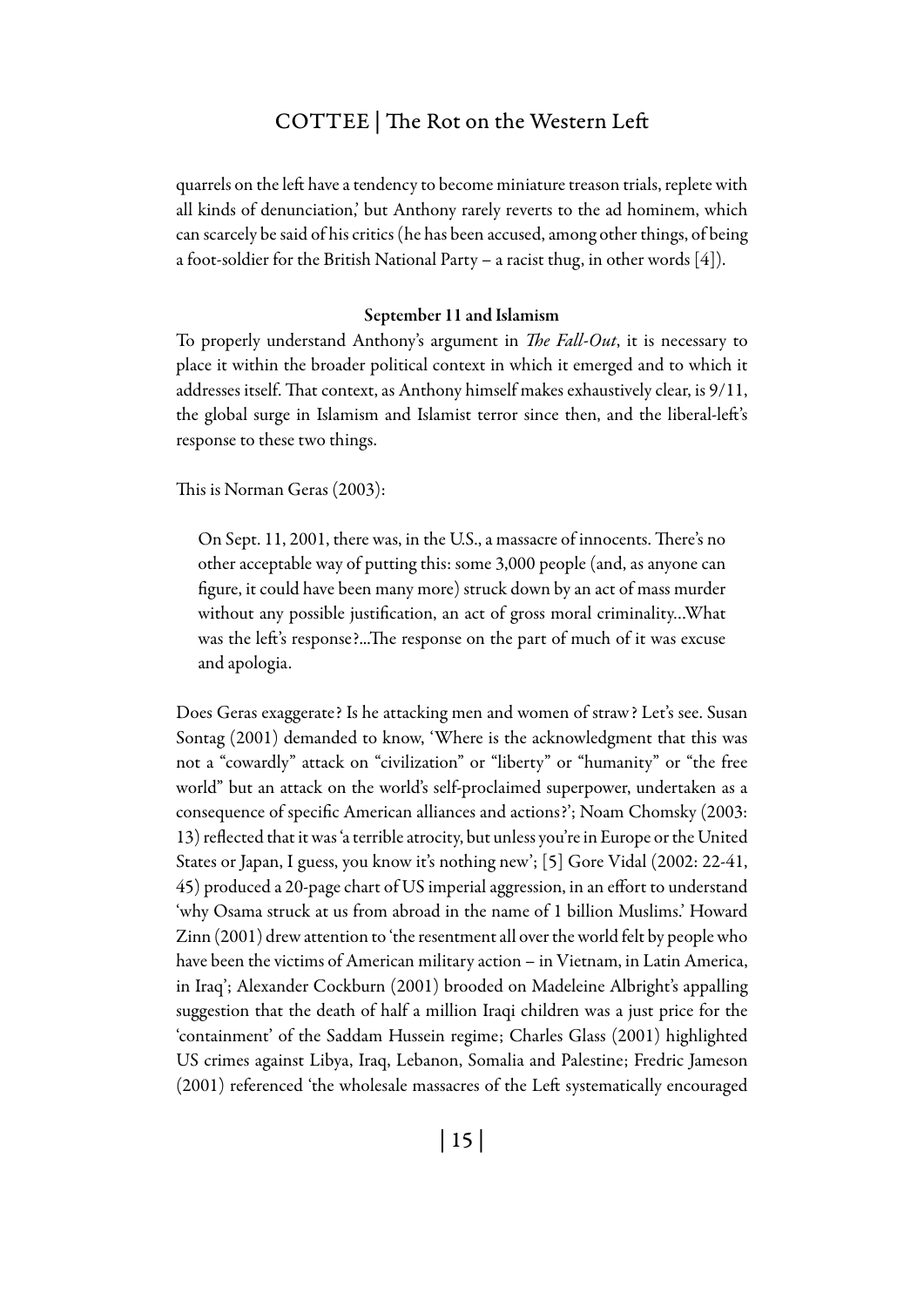and directed by the Americans'; and Alan Singer (2002) mentioned the US bombing of Hiroshima and Nagasaki. In other words, the response of leading leftliberal intellectuals to the single most devastating terrorist attack in history was to change the subject or to blame not the actual perpetrators, but the 'real' culprit: America. Andrew Arato (2002:48, emphases in original) mockingly renders the response as follows: 'Yes, it was terrible what happened downtown…*but* US foreign policy (or the capitalist world economy, take your pick) is (ultimately) responsible. Do not therefore call the perpetrators terrorists; they are the last ones speaking in the name of the victims, hoping to call the beneficiaries to account. Call those who respond the aggressors, because it is they who continue aggression against the wretched of the earth.'

Far from being confined to a small section of the American intellectual left, these reactions – these evasions and 'contextualizations' – were actually widespread across mainstream liberal-left opinion in the aftermath of 9/11.

Like Geras, Anthony was disappointed and demoralized by both the reductive simplicity and glacial callousness of these responses. In particular, he cites (p. 10) a particularly mean and odious article by the Guardian journalist Seumas Milne (2001). This is what Milne had to say, on September 13, 2001: 'Nearly two days after the horrific suicide attacks on civilian workers in New York and Washington, it has become painfully clear that most Americans simply don't get it...Shock, rage and grief there has been aplenty. But any glimmer of recognition of why people might have been driven to carry out such atrocities, sacrificing their own lives in the process – or why the United States is hated with such bitterness, not only in Arab and Muslim countries, but across the developing world – seems almost entirely absent.' Anthony points out that to get his piece published on the 13th, Milne would have needed to have completed it by no later than 7pm on the 12th, and that it would be fair to assume that he would have begun writing it, at the latest, at around 2pm – 9am, New York time. Anthony acidly remarks: 'That left the Americans a whole twenty-four hours to absorb the shock, deal with the grief and then move on to some cold, hard self-criticism. And they flunked it.' (p. 11)

Anthony says that Milne's article was a conspicuous example of (as Todd Gitlin [2002] would put it) the 'blame America first' attitude that could be heard in plenty of sophisticated circles. But it wasn't the earliest: that prize, for Anthony, goes to the egregious George Galloway, still then a British Labour Member of Parliament. Galloway stated, not entirely without approval, that many people

| 16 |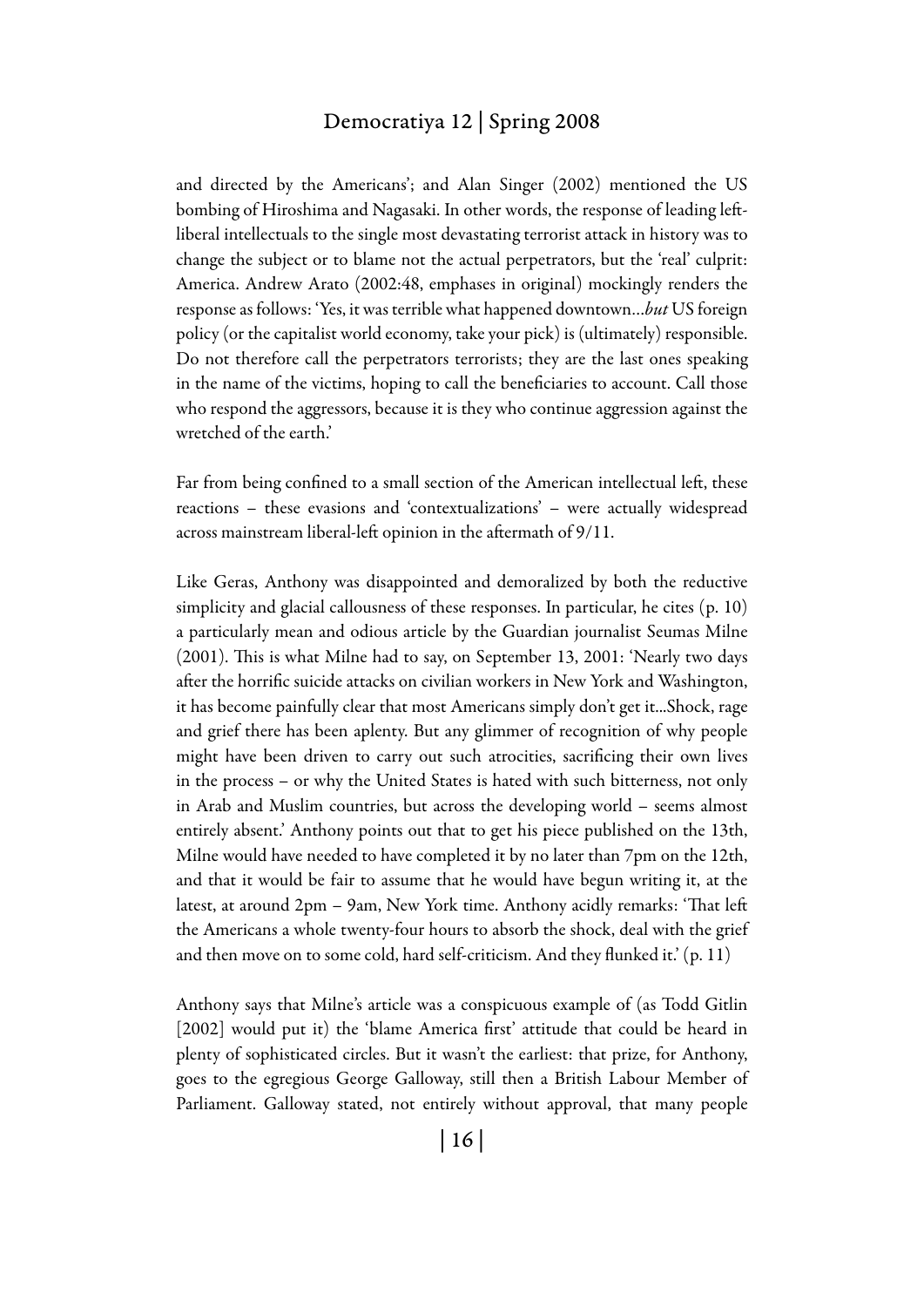around the world 'will consider the US to have had to swallow some of their own medicine' (cited on p. 11). To which, Anthony responds: 'It could not have been easy to have mastered that kind of dispassionate observation as scenes of the most visceral despair were being screened live on television, but Gorgeous George rose, or sank, to the occasion.' *(Ibid)*

Surveying the 4 October issue of *The London Review of Books*, which featured the ruminations of 29 intellectuals, Glass and Jameson among them, on the meaning and implications of 9/11, Anthony observes that it dawned on him that 'what all these reactions had in common' was 'not complexity' or nuance, but rank 'simplicity': 'For all of them, this was an issue of the powerless striking back at the powerful, the oppressed against the oppressor, the rebels against the imperialists' (p. 12). Allied to this, Anthony writes, was their staggering lack of curiosity about 'what kind of power the powerless wanted to assume, or over whom they wanted to exercise it, and no one thought to ask by what authority these suicidal killers had been designated the voice of the oppressed' *(Ibid)*.

9/11, Anthony confesses, was a hinge-moment in his political trajectory. What it did was to force him to reflect on the importance and fragility of the western liberal democratic polity, and gave him a stinging awareness of the existence, and terrifying murderous ferocity, of those who want to destroy it, and to usher in a system of governance infinitely worse. In particular, it alerted him to a profound lacuna within the world-view of the liberal-left: an inability to imagine, or to properly come to terms with, the existence of evil or horrific violence unrelated to the dynamics of global capitalism. For Anthony, 9/11 marked the beginning of a period of systematic political self-reassessment. 'In a sense,' he says, '11 September was the ultimate mugging, a murderous assertion of a new reality, or rather a reality that already existed but which we preferred not to see' (p. 19).

Although he doesn't directly acknowledge them, Anthony's observations on 9/11 owe a heavy debt to those of Christopher Hitchens. Speaking of his initial emotional response to the attack on the World Trade Center, Anthony remarks:

Clearly some basic moral calculations needed to be performed. Starting with which vision of the world represented more closely my own liberal outlook. The cosmopolitan city of New York, a multiracial city of opportunity, a town where anyone on earth could arrive and thrive, exuberant, cultured, diverse, a place I had visited and loved for its liberty and energy and excitement? Or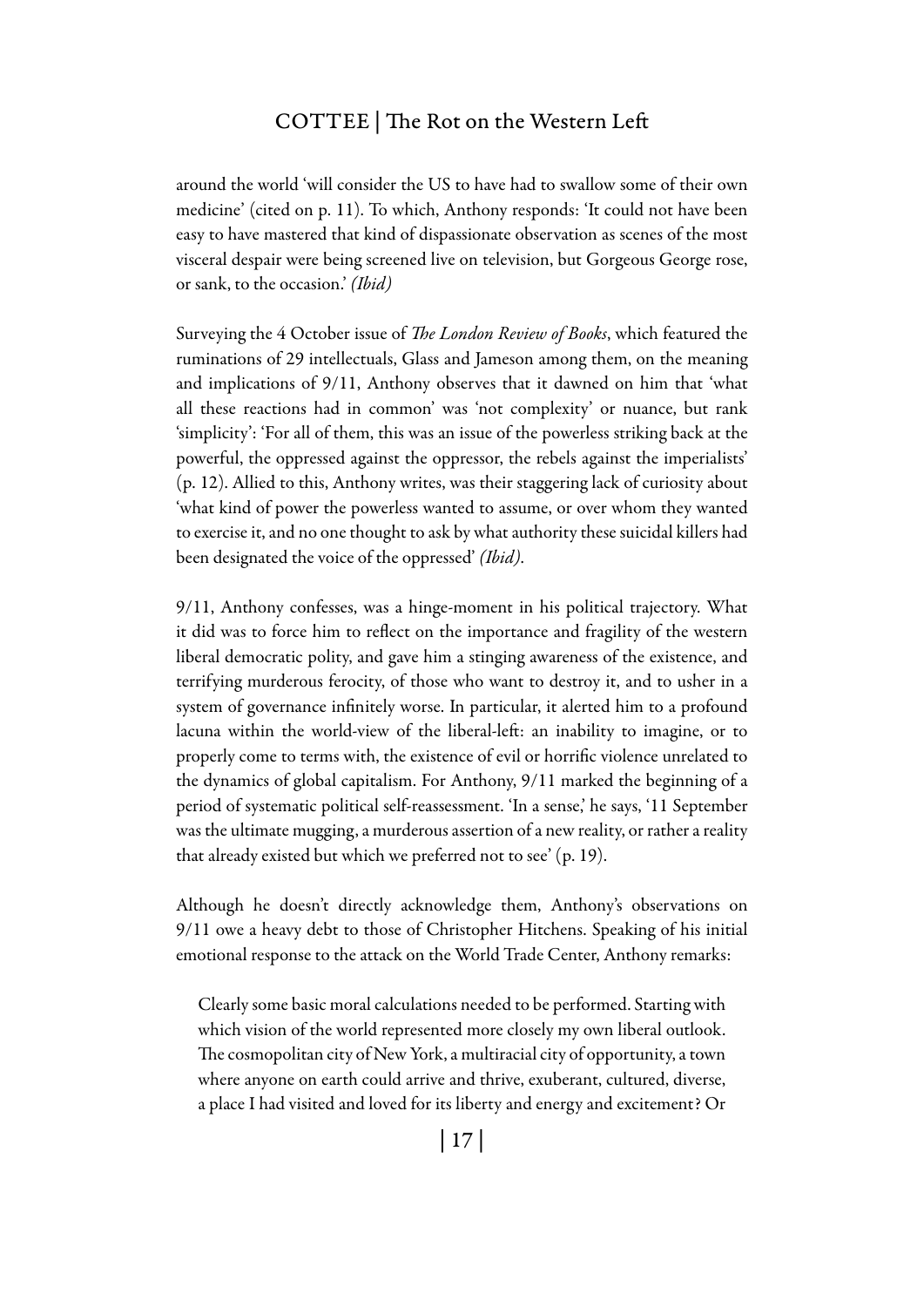the people who attacked it, those arid minds who wanted to remove women from sight, kill homosexuals, banish music, destroy art, the demolishers of the Bamiyan Buddhas who aimed to terrorize everyone they could into submission to the will of their vengeful God. It was, as they say, a no-brainer, or should have been. (pp. 9-10)

Now, this is what Hitchens had to say about 9/11 in an interview with Harry Kreisler in April 2002:

Never mind what the Taliban and al-Qaeda forces want to do to you, why don't you just take a look at what they've done to the societies they can influence…The abjection of women and of the sexual instinct, another unfailing sign of the totalitarian impulse. The destruction of all art and culture and music, and the very rapid emiseration of everyone…I personally find that when there's a confrontation between everything I love – scientific inquiry, reason, cosmopolitanism, secularism, emancipation of women (and those are the things I love, by the way) – and everything I hate – Stone Age fascism, religious bullshit, and so on – it's a no-brainer. I know exactly which side I'm on, and I knew right away. [6]

And compare, if you will, this recollection of Anthony's –

I was amazed how these celebrated thinkers [the left intellectuals cited above] appeared to take in their stride a mass homicide that no one foresaw. The scale of the suffering, the innocence of the victims, and the aims of the perpetrators barely seemed to register in many of the comments. Was this a sign of shock or complacency? Or was it something else, a kind of atrophying of moral faculties, brought on by prolonged use of fixed ideas, that prevented the sufferer from recognizing a new paradigm when it arrived, no matter how spectacular its announcement? Marx referred to something similar when he noted how even revolutionaries turn reflexively to the past 'in order to present the new scene of world history in this time-honoured disguise and this borrowed language.' (p. 13)

– with the following testimony from Hitchens, penned in December 2001:

Having paged through the combined reactions of Sontag, Noam Chomsky, and many others, I am put very much in mind of something from the opening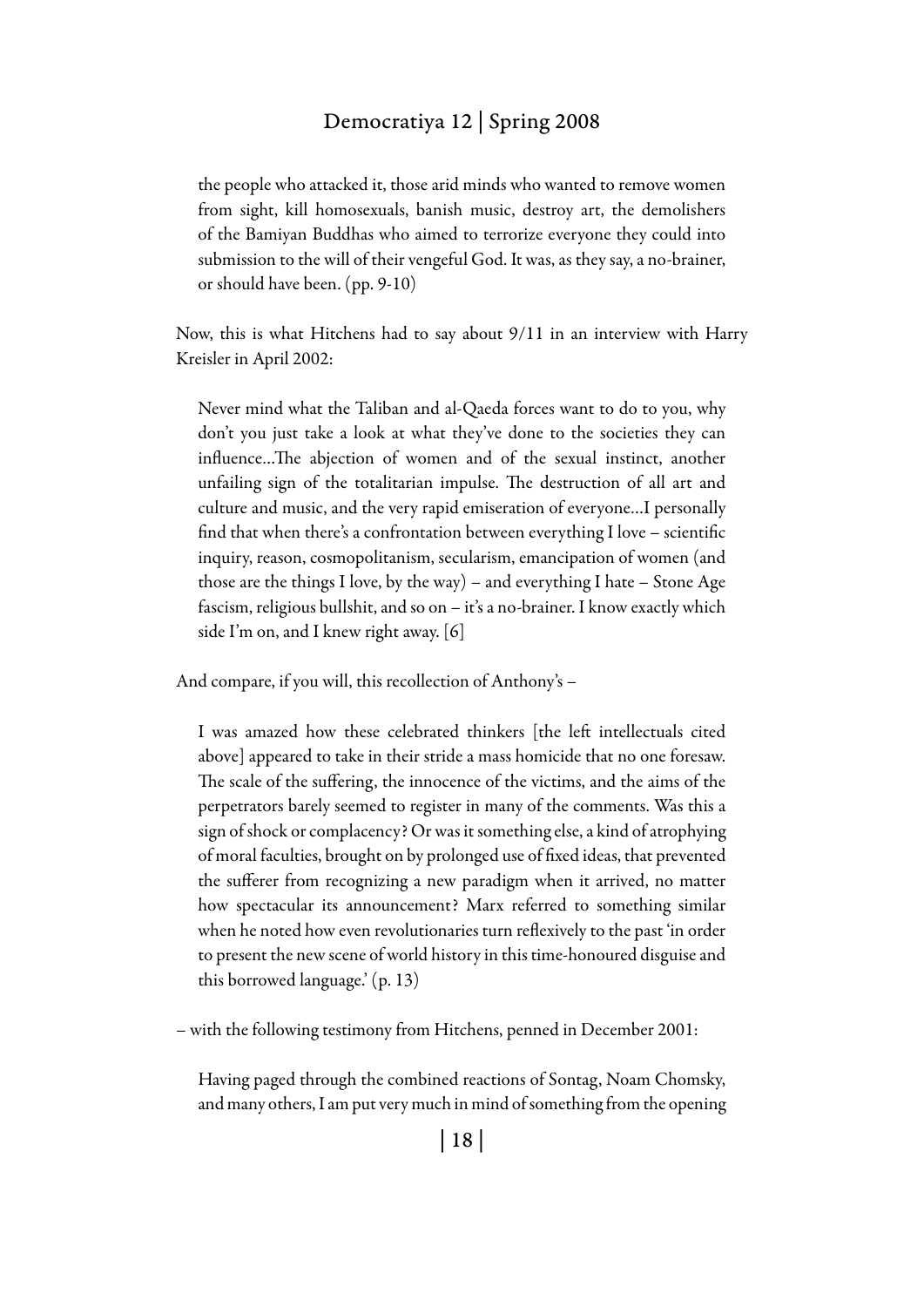of Marx's The Eighteenth Brumaire of Louis Bonaparte. It's not the sentence about the historical relation between tragedy and farce. It's the observation that when people are learning a new language, they habitually translate it back into the one they already know. This work of self-reassurance and of hectic, hasty assimilation to the familiar is most marked in the case of Chomsky, whose prose now manifests that symptom first captured in, I recall, words by Dr. Charcot – 'le beau calme de l'hysterique.' For Chomsky, everything these days is a 'truism,' for him it verges on the platitudinous to be obliged to state, once again for those who may have missed it, that the September 11 crime is a mere bagatelle when set beside the offenses of the Empire. From this it's not a very big step to the conclusion that we must change the subject, and change it at once, to Palestine or East Timor or Angola or Iraq. All radical polemic may now proceed as it did before the rude interruption. (Hitchens 2001)

Anthony's 9/11 analysis also echoes the work of other prominent left apostates too, again unacknowledged. For example, one can discern the shadow of Michael Walzer, who, in an article published in Dissent in spring 2002, castigated the left both for its 'failure to register the horror of the [9/11] attack,' and for its unthinking reliance on the same old script:

Any group that attacks the imperial power must be a representative of the oppressed, and its agenda must be the agenda of the left. It isn't necessary to listen to its spokesmen. What else can they want except…the redistribution of resources across the globe, the withdrawal of American soldiers from wherever they are, the closing down of aid programs for repressive governments, the end of the blockade of Iraq, and the establishment of a Palestinian state alongside Israel? (Walzer 2002)

One can also detect in Anthony's analysis the influence of Geras, who has written at length about the moral and intellectual inadequacies of the left's response to 9/11: 'The same thin categories that had been deployed in one conflict after another during a decade and more were instantly pressed into service. Imperialism and blowback – that was pretty much all one needed to understand what had befallen the citizens of Manhattan, the passengers on the planes, and the workers at the Pentagon.' (Geras 2005) Armed with their 'frozen' concepts and assumptions, wrote Geras *(Ibid)*, 'many on the left shielded themselves from realities they didn't want to see or to assign their proper weight.'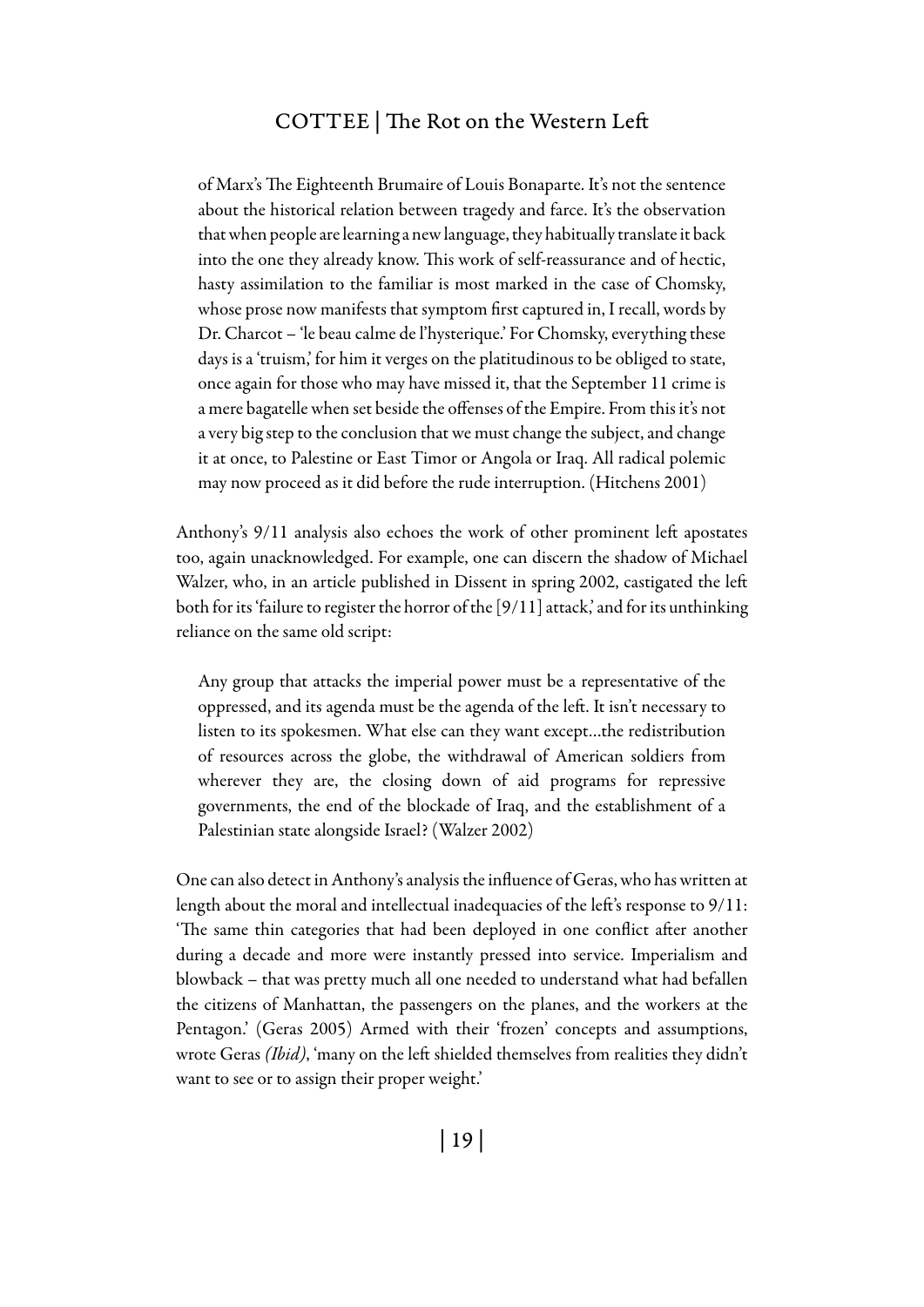Anthony's observations on 9/11 and Islamism, then, strike some familiar notes, although that unequivocally isn't to say that they lack originality or are redundant. On the contrary, one of the most impressive features of *The Fall-Out* is the clarity and forensic acuity with which it extends and builds upon the work of the antianti-imperialist left.

#### Double-Standards

Anthony is especially good at exposing the double-standards that structure the discourse of many left-liberals, and is scathing of a liberal-left that exhibits a radical over-sensitivity to the crimes and injustices of western governments, but which evades or excuses those of non-western governments or actors. Thus he writes of his fellow *brigadistas* in Nicaragua that they 'would happily call for the whole of the British establishment to be held to account over a single policeman's or soldier's actions, yet they showed no curiosity about the injustices committed in the name of a party-mobilized state' (p. 74). Of Noam Chomsky, a relentless critic of US foreign policy and the 'world's greatest public intellectual,' [7] he observes that he 'chastised those who claimed a genocide was underway in Cambodia and praised a book written by George Hildebrand and Gareth Porter that was a shameless defence of Pol Pot's homicidal regime' (p. 98). He notices a similar selectivity of moral accounting among those liberals and leftists who condemn white, anti-Semitic nationalists, but who remain reticent about virulently anti-Semitic Muslim groups (p. 190); among those who seethe with outrage over Israeli war crimes against Palestinians, but who make little mention of, or else try to downgrade, Saddam Hussein's crimes against humanity (p. 213-14); and among those who excuse the murderous actions of Islamists, but who wouldn't dare to rationalize the hate crimes of white racists (p. 243).

#### The Tribe, Soviet Communism, and 'Gulag Denial'

As well as exposing the hypocrisies of liberal-left discourse, *The Fall-Out* is full of riveting and sharp observations about the left as a *tribe*, with its own set of rituals and eccentricities. Anthony is especially insightful about the far left's obsessive preoccupation with ideological purity, and its corollary obsession with identifying and purging those elements which it suspects of impurity. The revolutionary left, he writes, was 'a secret world of schisms and vendettas,' with each groupuscule competing for the honour of leading a non-existent revolutionary working class (p. 53). Recalling his 'dispiriting forays' into trade union work, Anthony illuminatingly remarks: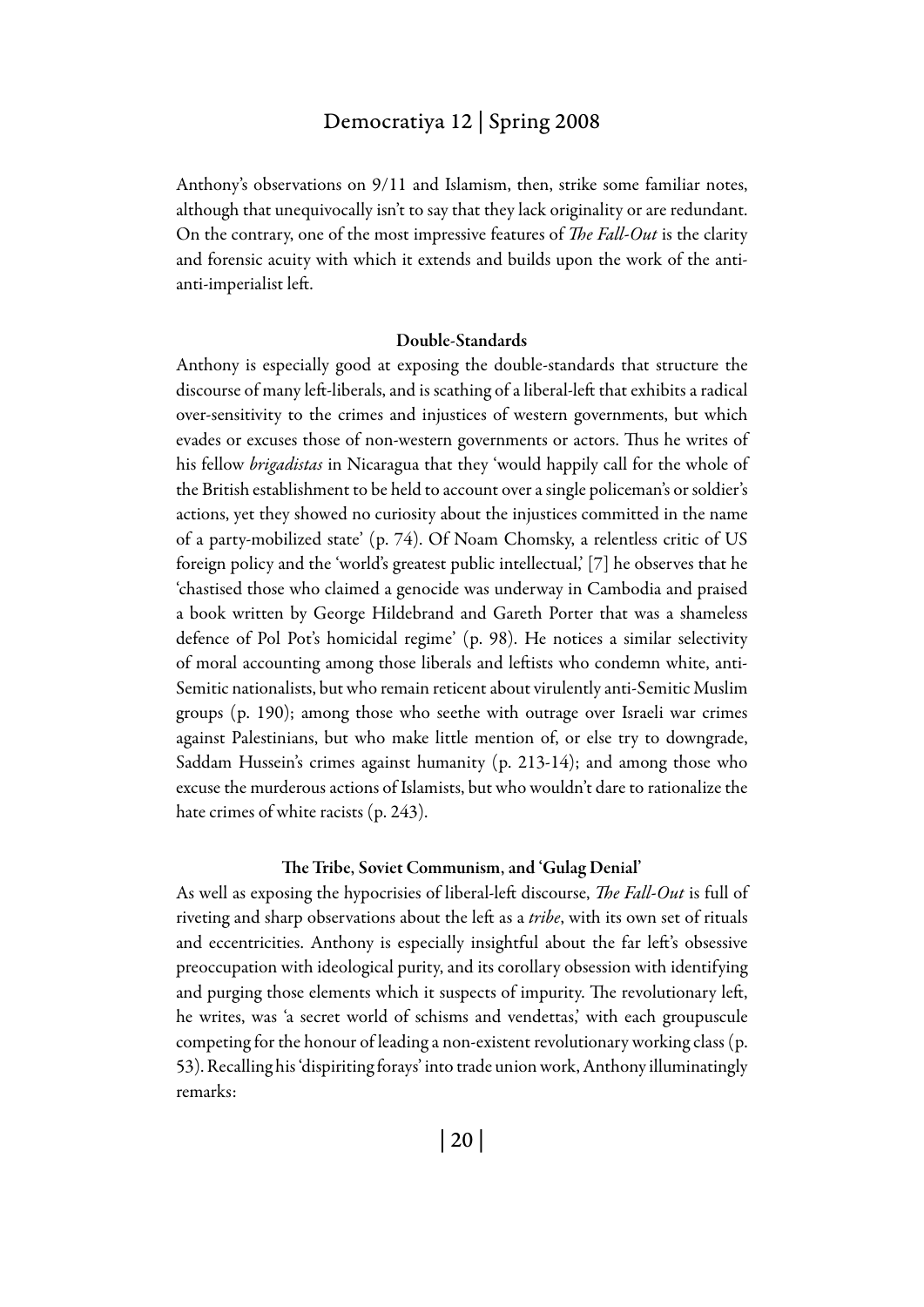It was here that I first came across the boilerplate script that is used in most political meetings [among the left]. The shopworkers' and delivery workers' union at Harrods [where Anthony once worked as an assembler of cardboard boxes] was what used to be called a 'moderate' union. It had few hard-left members and none among its leadership and yet the spirit of the hard left hung over proceedings like an invisible commissar. Very soon I realized that the object of the meeting, and the object of many to come, was for each participant to appear more radical than whoever had spoken last. A kind of moral exhibitionism and inflationary zeal informed almost every utterance… (p. 55)

As Anthony goes on to observe, this moral grandstanding created a censorious atmosphere, in which anyone found guilty of wavering from the conventional radical wisdom was vilified as 'siding with the enemy' (pp. 56-7). Anthony adds that this repressive atmosphere was by no means confined to the margins, but was actually everywhere present in mainstream left circles.

Mention of this fallacy – the fallacy that to question one's own side is to 'objectively' support the enemy – reminds Anthony of another: namely, that to demonstrate one's full opposition to the enemy, it's necessary to endorse the enemy's enemies. Anthony correctly argues that, together, these two fallacies pervade the history of the left and have seriously retarded its development as a truly progressive force (p. 74).

By way of illustration, Anthony revisits the western left's disgraceful record of apologetics for some of the most odious regimes of the 20th century. He is particularly scathing about the left's indulgence of Soviet Communism, and the thought-processes on the left which sought to block or deflect criticism of the Soviet regime. Citing Anne Applebaum's 2003 book *Gulag: A History*, Anthony relays that the number who died as a result of the Red Terror, the civil war, mass deportations, in the camps of the 1920s and between Stalin's death and the 1980s is estimated to be anywhere between 10 and 20 million (p. 109). Unquestionably, Soviet communism was a disaster, and yet, Anthony writes, vast sections of the liberal-left, and not just the hard left, evaded, rationalized away or were silent about the crimes of the Soviet State. Anthony points out, via Martin Amis's *Koba the Dread*, that whereas the names of the Nazi concentration camps are notorious, the same can't be said of those of the Soviet ones *(Ibid)*. For Anthony, it is scandalous, and a source of lasting shame, that a generalized moral outrage about the inhumanity

| 21 |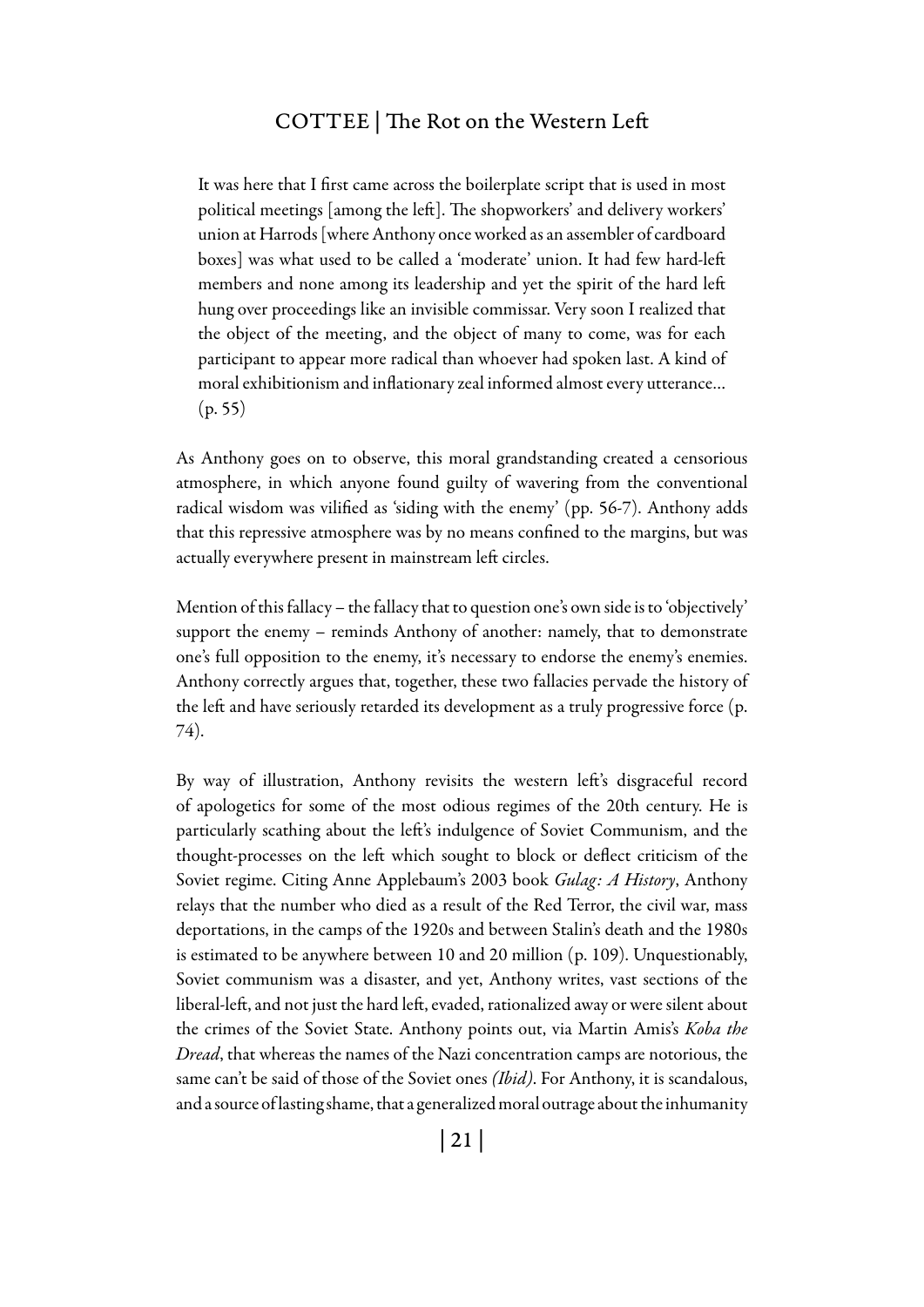of Soviet communism, to say nothing about other communist tyrannies, is largely absent on the left of the political spectrum.

Anthony also takes issue with the outright apologists for the Soviet regime, and refutes their arguments with the contempt that they deserve. One of key rhetorical devices they used was to change the subject: confronted with the horror of the regime, they would 'bring up the dismal record of Western European colonialism' (p. 104). Mitchell Cohen (2002) has also written about, and severely mocked, this kind of move: 'Confront Stalinist atrocities? Ummm...let's address "the real issues," czarism, capitalism, and imperialism.' Against this mode of arguing, Anthony writes that 'one crime does not absolve the other' (p. 105).

Another means by which the apologists sought to change the subject was by questioning or impugning the motives of the critics themselves, a tactic wellcaptured by George Orwell: 'The upshot is that if from to time you express a mild distaste for slave-labour camps or one-candidate elections, you are either insane or actuated by the worst motives…' (Cited in Conquest 1999: 136)

This particular rhetorical device is what criminologists (see, classically, Sykes and Matza 1957: 664-70) call 'condemning the condemners,' and is routinely used by all kinds of criminal perpetrators to obscure or evade their wrongdoing. As Anthony shows later in the book, it has become the preeminent rhetorical weapon of choice for liberals and leftists, and is used by them to fend off any number of troubling questions.

Anthony diagnoses the left's indulgence of Soviet communism as part of a broader condition on the left – what he calls 'a state of Gulag denial': 'the failure to admit what was in our midst, an unwillingness to acknowledge the totality of the repression…' (p. 102)

For Anthony, 'gulag denial' – a condition well-documented by Robert Conquest (1968, 1993, and 1999), Paul Hollander (1998) and Martin Amis, among others – is a direct product of the two above-mentioned fallacies – fallacies which in turn originate from a deep, pathological loathing of the western liberal bourgeois polity, especially in its US guise. And, as Anthony convincingly argues, it is this loathing which lies behind the current crisis of western left-liberals, and which helps to explain not only why they're prone to excusing or defending various reactionary

| 22 |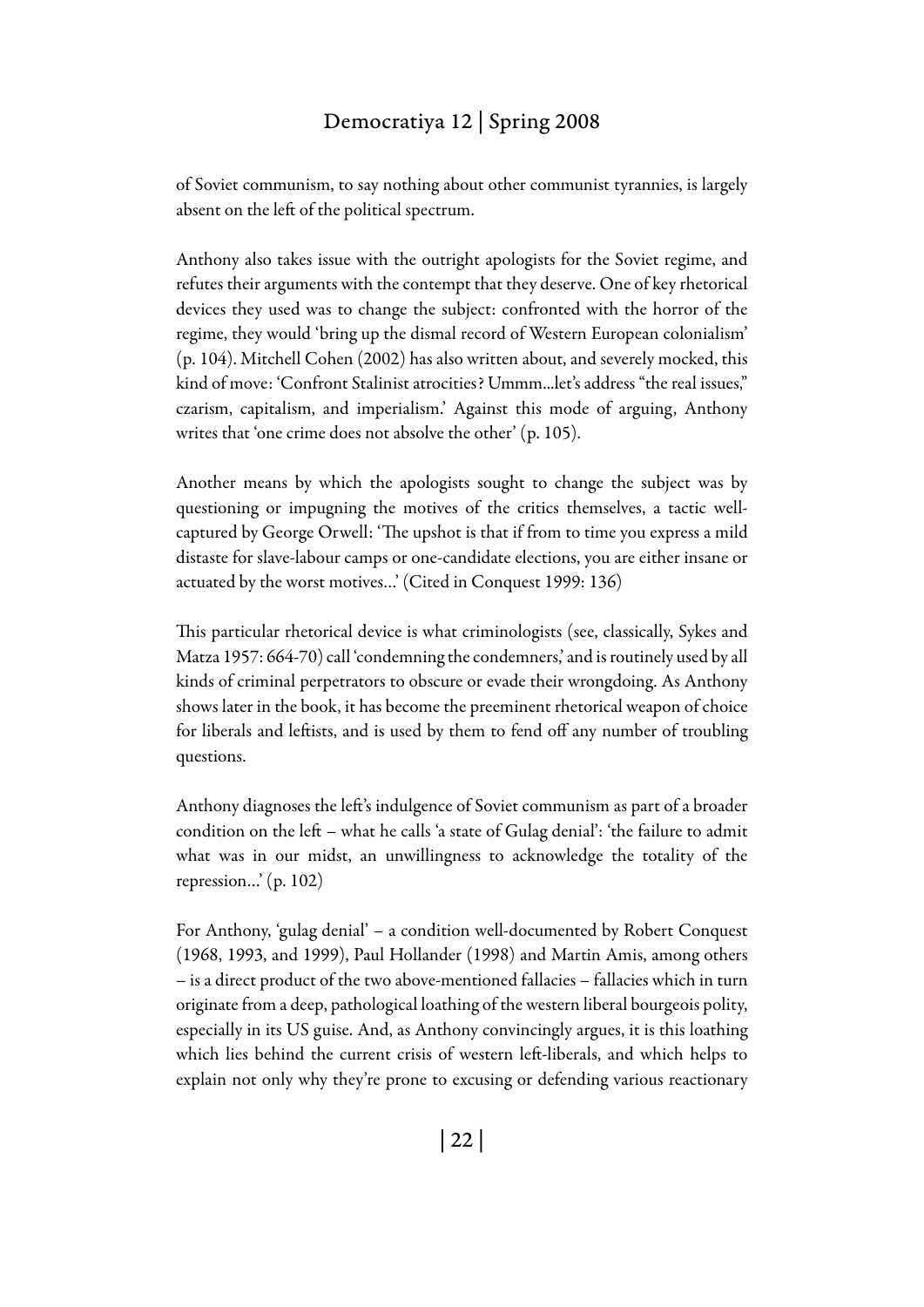religious/political forces, but also why they're unable to countenance dissent from within their own ranks.

In focusing on these issues of Himalayan evasion and denial, Anthony's concern isn't to develop any new insights into their psychology or sociology, but, in part, to challenge the inclination, widespread on the liberal-left in Anthony's view, to think tribally – the inclination to think not in terms of what is morally right or wrong in any given situation or struggle, but strictly on the basis of the political identity of the conflicting participants involved. To amplify his point, Anthony invokes the following quotation from Orwell, drawn from his 1943 essay 'Looking back on the Spanish War': 'But what impressed me then, and has impressed me ever since, is that atrocities are believed in or disbelieved in solely on grounds of political predilection. Everyone believes in the atrocities of the enemy and disbelieves in those of his own side, without ever bothering to examine the evidence.' (Cited on p. 73) Anthony connectedly condemns 'the persistent, even dominant, strand of liberal thought' that holds 'if the West is not the criminal then almost by definition there can be no crime' (pp. 103-4), and trenchantly insists that 'human suffering is human suffering and those responsible for it should be identified, remembered, held to account' (p. 104).

One of Anthony's central arguments, then, is an argument against the politics of what he terms 'group-think' (p. 116), and all the repressive elements that are tightly bound up with it – a politics in which 'anyone who dares to bring attention to the diaphanous line of clothing the group has taken to wearing is condemned as a sell-out, a lackey, a counter-revolutionary…an "Uncle Tom" or an "apostate"' *(Ibid)*.

### The Cult of Multiculturalism

Not content with criticizing the liberal-left for its indulgence of Soviet communism, Anthony moves on to criticize it for its embrace of a more recent development: the politics of multiculturalism and identity, which he sees as descending from the same root as 'gulag denial' – 'the guileless preference for any group or idea that stands opposed to liberal democracy' (p. 117).

Anthony explains that although he is convinced that cultural diversity is 'not only beneficial but preferable' (p. 120), he is strongly opposed to those forces which seek, in its name, to defend cultural practices and ideas that are an anathema to liberal notions of justice, equality and tolerance.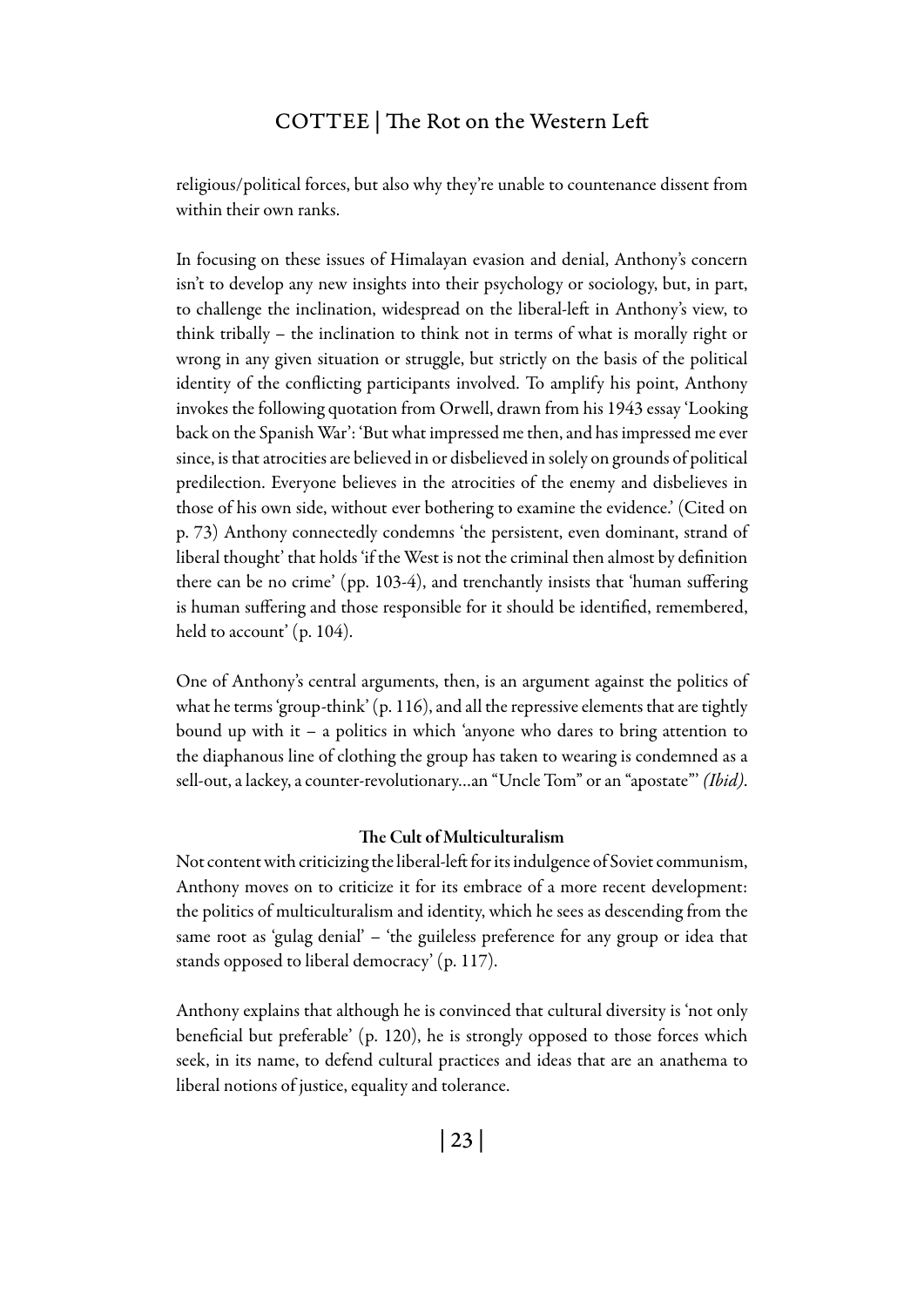Anthony's case against what he terms 'the cult of multiculturalism' rests on two central claims, both of which are plausible. The first is that far from promoting diversity and the open interplay of cultures, multiculturalism, especially in Western Europe, has actually fostered the opposite: cultural separatism, and a mutual suspicion or distrust between different cultural groups. Like the political philosopher Brian Barry (2001), Anthony argues that multiculturalist policies do not advance the values of liberty and equality but instead engender a strident nationalism among groups by focusing on what divides people at the expense of what unites them.

The second claim is that multiculturalism, as interpreted by its current champions, offers ideological support for the reactionary agendas of the self-appointed leaders or custodians of minority groups. Anthony argues that multiculturalism is supposed to promote tolerance, but in reality doesn't, since it's predicated on the relativistic idea that that no culture should be judged by the terms of another. Hence it prohibits the criticism of cultures that are themselves very intolerant. It rules out, in other words, a universalist, human rights-based critique of social injustice, and thus places under protection all manner of illiberal and inegalitarian practices. Martin Amis (2006), in a recent essay on Islamism for The Observer, brilliantly parodies the menacing logic of this position in the concluding sentence to the following story:

Two years ago I came across a striking photograph in a news magazine: it looked like a crudely cross-sectioned watermelon, but you could make out one or two humanoid features half-submerged in the crimson pulp. It was in fact the bravely circularised photograph of the face of a Saudi newscaster who had been beaten by her husband. In an attempted murder, it seems: at the time of his arrest he had her in the trunk of his car, and was evidently taking her into the desert for interment. What had she done to bring this on herself ? In the marital home, that night, the telephone rang and the newscaster, a prosperous celebrity in her own right, answered it. She had answered the telephone. Male Westerners will be struck, here, by a dramatic cultural contrast. I know that I, for one, would be far more likely to beat my wife to death if she hadn't answered the telephone. But customs and mores vary from country to country, and you cannot reasonably claim that one ethos is 'better' than any other.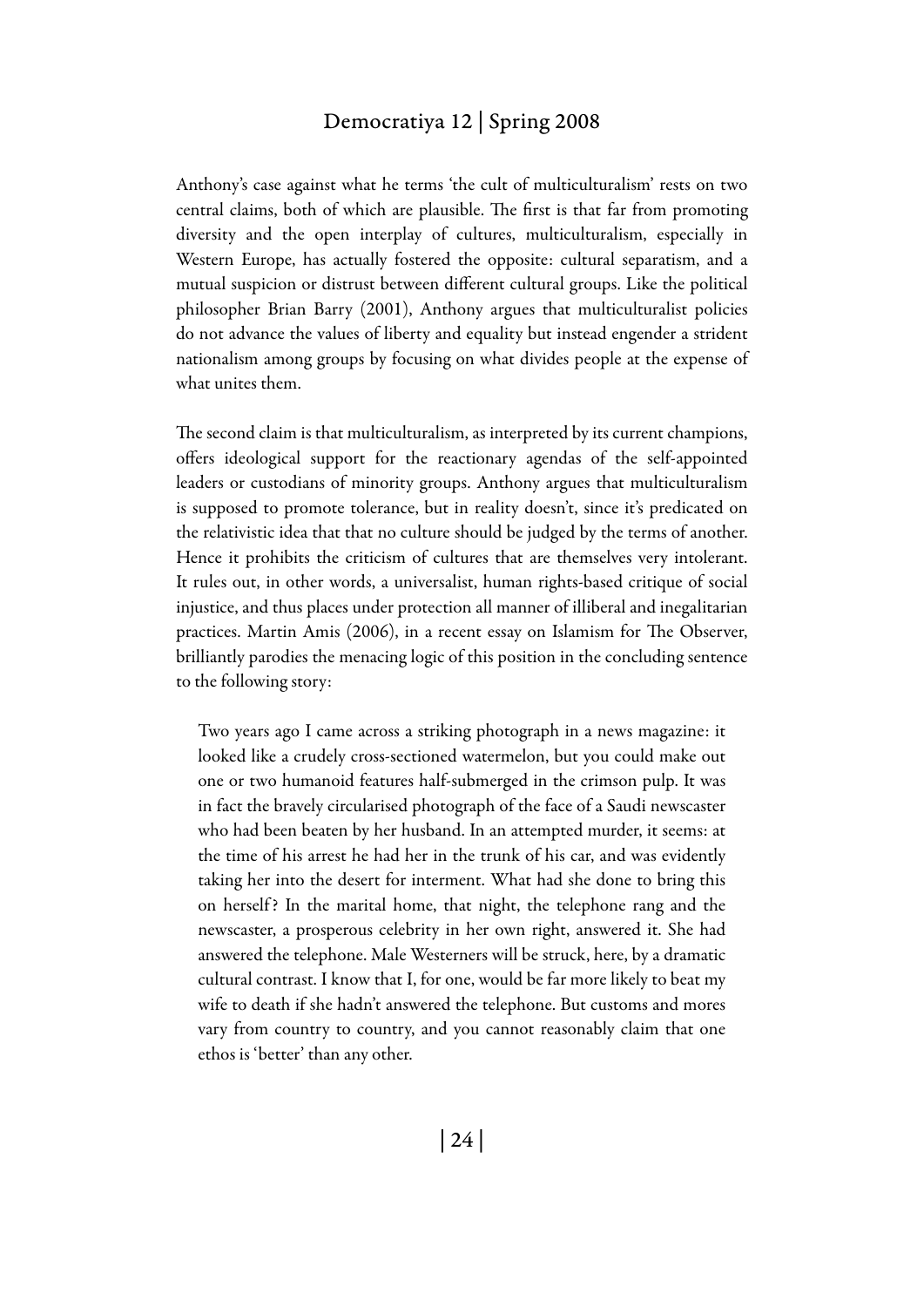Amis, according to Anthony's analysis, is right: multiculturalism is a friend, and not a foe, of intolerance, and must be countered by an ethics which demands a universal respect for the fundamental rights of *all* people, whatever their religious, cultural or ethnic background.

Islamic Hypersensitivity, Freedom of Expression and 'Islamophobia' One of the most salutary features of *The Fall-Out* is its brave willingness to name and to confront the problem of Islamic hypersensitivity and the cult of victimhood from which it originates. Anthony observes that today, in Europe, it's possible to criticize anything, or almost anything (p. 291). He recalls that in December 2004, *Behzti* (Dishonour), a play written by a British Sikh named Gurpreet Kaur Bhatti, was stopped and then cancelled, following protests from Sikhs in and outside the Birmingham Rep theatre, where the play was showing. 'Censorship,' Anthony writes, 'was effectively instituted not by some anachronistic arm of the state,' but 'by a minority of religious extremists' *(Ibid)*. Still: 'at least Behzti made it to the stage, before falling victim to victim mentality, and at least liberal arts figures signed a petition of protest at the play being pulled.' 'That,' he continues, 'would simply not have happened had the play taken a critical or satirical look at Islam' *(Ibid)*.

For Anthony, the immunization of religion, and in particular Islam, from comedic artistic treatment or, more broadly, open and robust public debate, is intolerable, and ought to be resisted. What depresses and deeply worries Anthony is just how few of his fellow liberals and leftists agree with him, and how readily they are to abandon fundamental liberal principles in a creepy effort to placate the Islamic reactionaries. In his chapter on the Danish cartoons controversy, Anthony takes them to task for their cowardly capitulation to 'the illiberal, the intolerant, and the violently superstitious' (p. 292). He rejects the mentality, now common among liberals and leftists, of victim-blaming and excuse-making, a mentality that is razor quick to condemn western institutions or governments, even when under violent attack, but which is full of imaginative sympathy and tolerance for the enemies of the west, even when they resort to the most depraved tactics.

As Anthony makes vividly clear, the cartoons controversy didn't materialize out of nowhere, but was the direct outcome of dedicated moral entrepreneurship [8] on the part of a group of Danish imams, who compiled a dossier and toured the Middle East to raise awareness of the 'pain and torment' caused by *Jyllands-Posten*  (the newspaper which commissioned and published the cartoons). The dossier,

| 25 |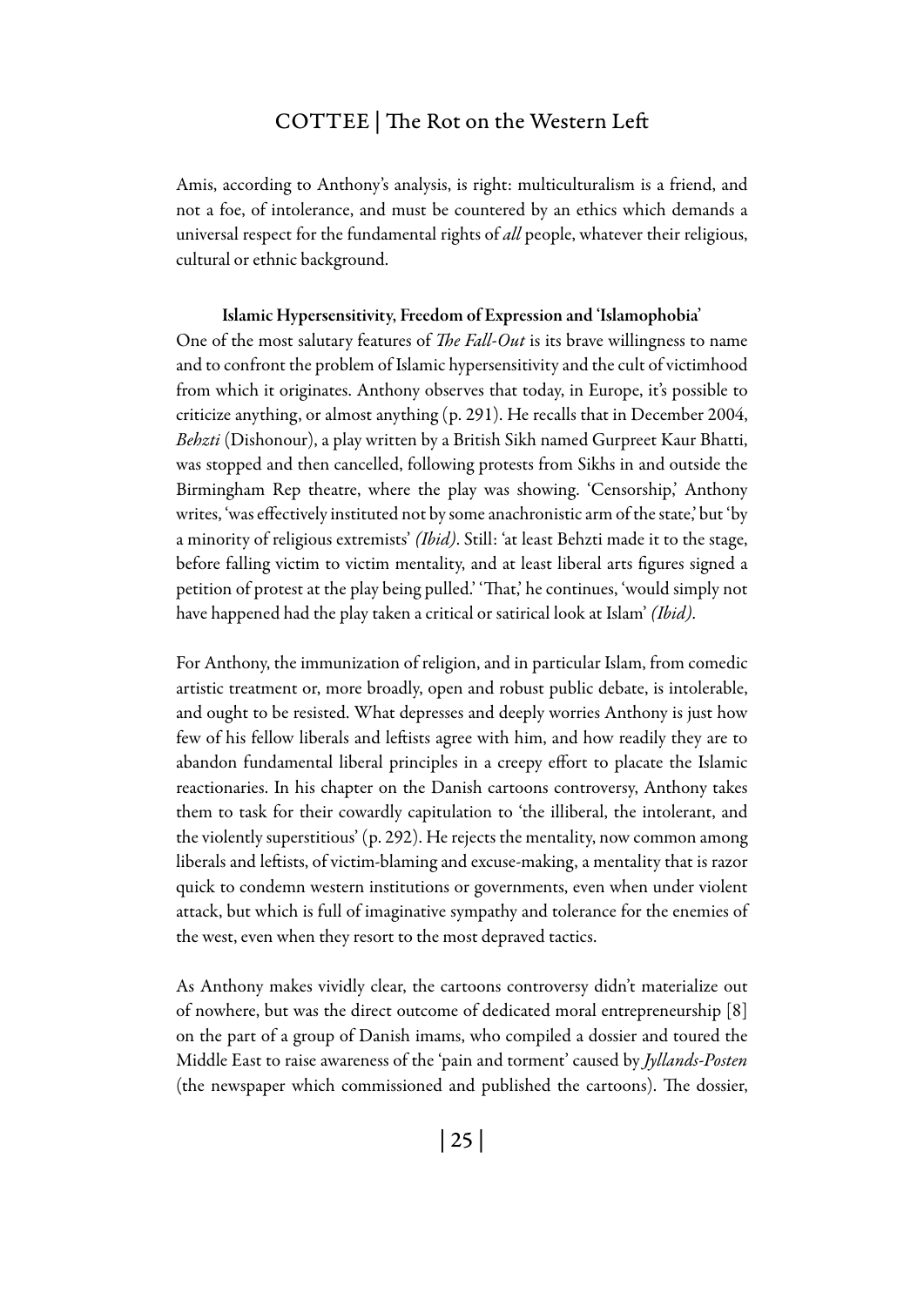Anthony reports, 'contained not just the cartoons but other more extreme images that had nothing to do with the newspaper (for example, a photo of a Frenchman dressed up as a pig with a caption identifying him as Muhammad), as well as other spoof images that another Danish newspaper had used to make fun of *Jyllands-Posten's* perceived pomposity' (p. 294). The tour was a massive success, and resulted in a consumer boycott of Danish goods across the Middle East. Then, on 4 February, 2006:

the Danish Embassy was set alight in Syria, and for good measure, the Norwegian Embassy too. In Lebanon, the Danish Embassy was burned down and a protestor died. It's estimated that in demonstrations from Nigeria to Pakistan 139 protestors perished. A reward of over \$1 million was offered by Haji Yaqoob Qureishi, a minister in the Indian state of Uttar Pradesh, to anyone who beheaded one of the Danish cartoonists. Later, Amer Cheema, a Pakistani student, was apprehended with a knife in the *Die Welt* newspaper offices in Berlin. He admitted that he intended to kill the paper's editor, Roger Koppel, for reprinting the cartoons. And two undetonated bombs were discovered on German trains, planted by Lebanese suspects who, according to German federal police, claimed to have been acting in response to the 'assault by the West on Islam' that the Danish cartoons represented… (pp. 295-96)

'All of this,' Anthony contemptuously remarks, 'because of a dozen comic line drawings' (p. 296).

And how did a large part of the liberal-left react? Anthony's answer: 'As I read the British newspapers, particularly the liberal press, I learned that the blame lay with the Danish people as a whole, the Danish government in particular, and most specifically the 'arrogant,' 'right-wing' Danish newspaper, *Jyllands-Posten*. It was accepted that the mobs in Damascus and Beirut could not help themselves, such was their sensitivity to presumed insults made in a far-off country of which they knew little.' (Ibid) In other words: Denmark is subjected to an organized campaign of hatred and violent intimidation, orchestrated by the most reactionary forces, and the dominant response of the liberal-left is to condemn not those who lit the powder trail, and who call for the beheading of cartoonists, but Denmark – a small democratic country with an open society, a system of confessional pluralism, and a free press. Anthony correctly describes this response as 'shameful' (p. 292).

| 26 |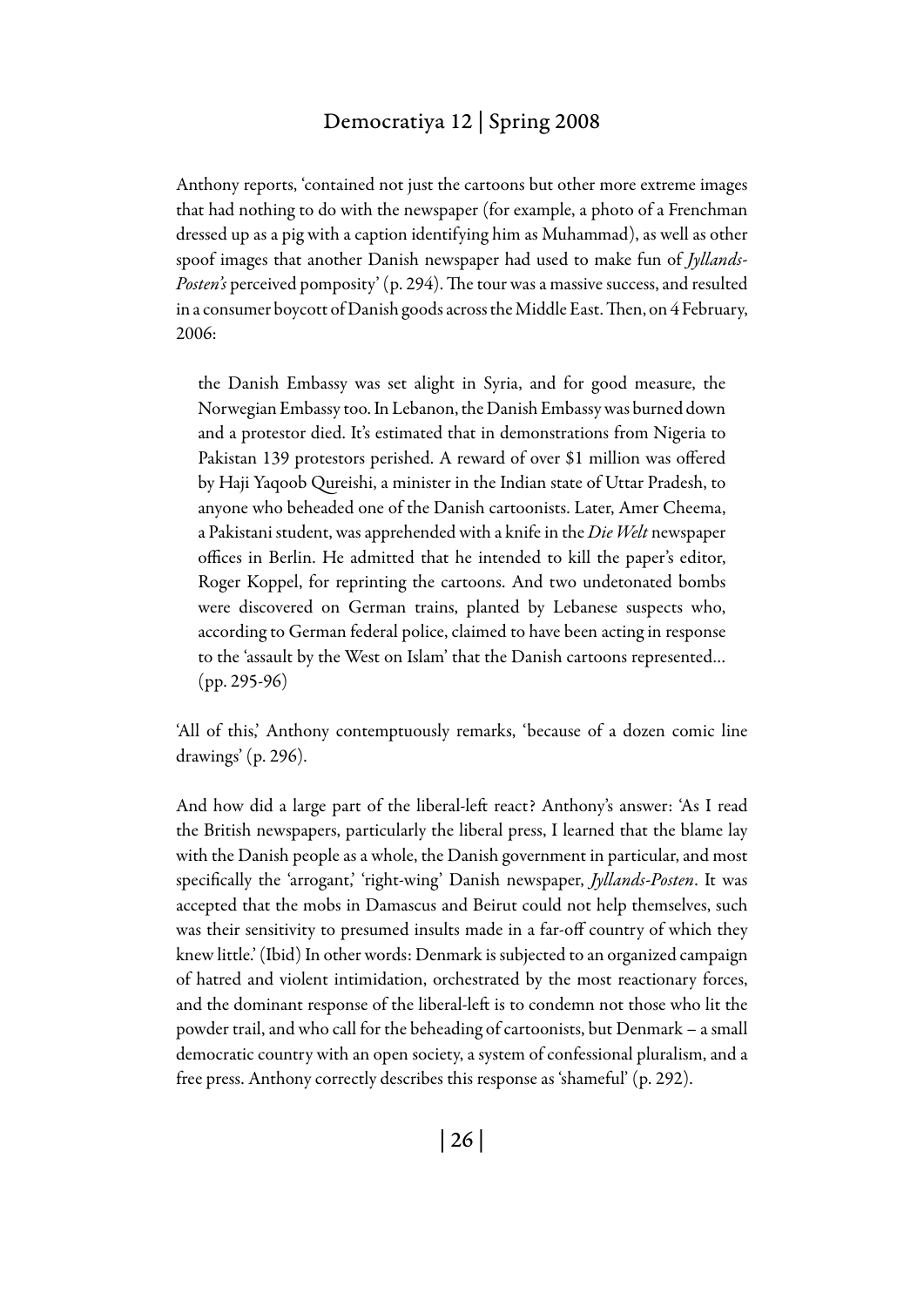What Anthony also finds instructive about the cartoons episode is how graphically it illustrates the radical selectivity of Muslim fundamentalist disgust. He remembers a remark made by Jihad Momani, the editor of the Jordanian weekly *al-Shihan*, who was sacked and charged with insulting religion for publishing the cartoons. What, Momani inquired, is the greater defamation of the prophet: an unflattering cartoon or blowing up innocent commuters in his name? Correspondingly, Anthony wonders 'why it was that the MCB [Muslim Council of Britain] and other Muslim groups could organize demonstrations against one blasphemy but not the other' (p. 301). Anthony's take on this is expressed in a statement made by the writer Kenan Malik: 'What they [groups like the MCB] are mostly about is a sense of victimhood – 'We're being victimized by Western secular society.' You can articulate that sense of victimhood in relation to the cartoons but you can't articulate it in relation to the use or abuse of Islam by certain groups.' (Cited on p. 301)

Like 9/11, the cartoons affair was another 'watershed' moment for Anthony – the moment, he says, at which he decided to write his book (p. 292). And, also like 9/11, what it did was to powerfully reconfirm his view that liberal democratic societies, as long as they tolerate the forces of intolerance, are in grave danger of inviting their own destruction, and that liberals must defend their beliefs as implacably and unapologetically as their sworn enemies. This, in a sentence, is the central, urgent, and devastatingly important message of *The Fall-Out*.

Anthony is no less trenchant in his views about the charge of 'Islamophobia' that is habitually and mindlessly levelled against anyone who happens to criticize, however sensitively or even-handedly, the religion of Islam or the practices of Muslim individuals, groups or societies. For Anthony, the charge is used almost exclusively as a means of invalidating a criticism by defaming the person who is making it. And, as Anthony knows, it was a technique in wide currency among the cold-war left, who, according to Orwell, would dismiss the critics of the Soviet regime as 'Redbaiters,' the purveyors of 'absurd out-of-date prejudices' (cited in Conquest 1999: 136). What especially concerns Anthony is just how intensely corrosive the charge is to the free exchange of ideas, especially the kinds of discussions – about Islam, Islamist terror, the role of religion in society, and tolerance, to mention the most salient – that he thinks are so urgent. To paraphrase Anthony, 'Islamophobia is a word that in most cases' occludes 'legitimate and necessary debate' (p. 204).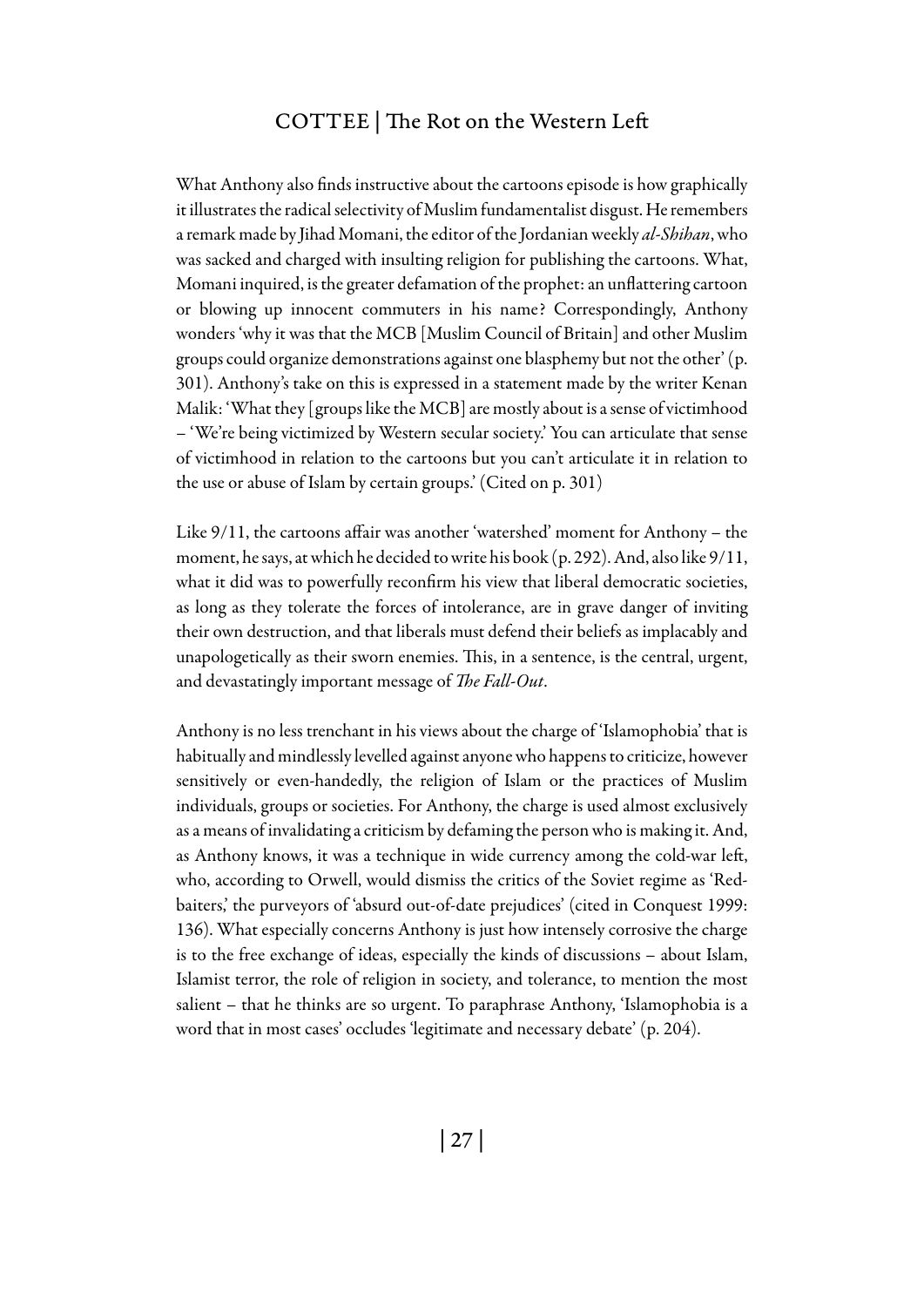### Iraq

The Iraq war, inevitably, features in Anthony's rich narrative, about which he has some compelling things to say. On balance, he was against it, since he distrusted the Bush administration's equivocations over the aims of the war, and wasn't sufficiently convinced that it had the desire, let alone the actual capability, to create a secure and democratic Iraq (pp. 216-7, 220).

As it turned out, Anthony was right, and so were all those who shared his concerns. The situation in Iraq is now even worse than it was during Saddam's tyranny. Yet Anthony wasn't, as indeed so many anti-war protestors were, blind to, or evasive about, the scale of the sheer inhumanity of Saddam's regime, and he rightly castigates them for their cold indifference to the plight of ordinary Iraqis. He approvingly quotes the Iranian Nobel Peace laureate Shirin Ebadi: 'Any anti-war movement that advocates silence in the face of tyranny can count me out.' (p. 222) Anthony writes, tellingly, that 'the Bush administration can be said to have betrayed Iraqi democracy,' but the same charge can't be made against the leaders of the anti-war movement, 'for they never supported the democrats in the first place' (p. 228).

### Conclusion

In a chapter entitled 'Crime Scenes,' Anthony describes a crime he witnessed, and intervened to stop, in Maida Vale, West London, just minutes away from his home. As he was driving, he noticed a 'bejewelled' gang of teenage girls involved in some sort of scuffle:

A single girl was being kicked and punched and having her hair pulled by the rest. I wound down my side window and barked: 'Hey, stop that!' At the sound of my voice the gang eased off and looked up momentarily, then, having satisfied themselves that I was of no concern, set about their quarry once again. Now I could see that blood was pouring from the victim's face onto her white, school-uniform-like shirt. I jumped out of the car, uncertain of what I was going to do, and headed straight for the gang, shouting as loudly and authoritatively as my strangled vocal cords could manage. Whatever strange sound was emitted seemed to do the trick. This time they let her go and, with theatrical reluctance, stepped back. The ringleader proudly inspected her work and received high-fives from her companions. A large thick flap of skin hung from the cheek of the beaten girl, like a sole that had come loose from a shoe. I asked her if she was OK and told her I was phoning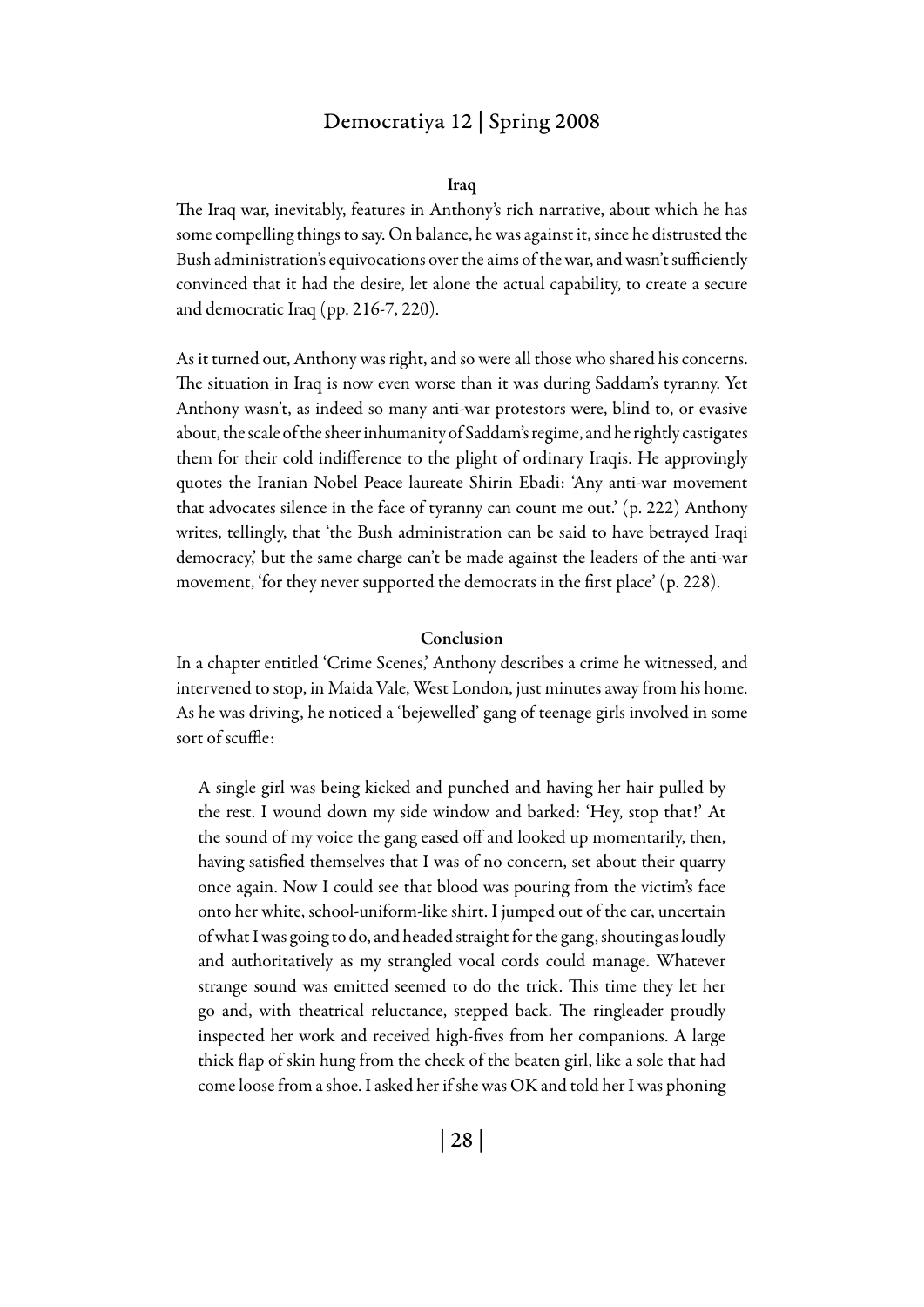an ambulance. She was about 16 or 17 and she was shaking in shock. She had been stabbed in the face with a broken bottle.

Her attackers casually sauntered off, chatting and laughing, as if they had come out of a lively film at the cinema. If they felt in any danger they did not show it. I called the police and gave a description of the gang and clear directions on where it was heading. As I tried to comfort the girl, she was surrounded by several helpers. These people were spectators a few seconds before but now the attackers had gone they snapped into loud Samaritan mode, shouting at each other and me to stand back as they led the girl into the off-licence. Where had these caring voices been before when the teenager was undergoing a lifetime's disfigurement? The attack had lasted for five minutes, they had plenty of time to intervene. I looked around. There were perhaps 10 adults standing by, men and women, mostly in their thirties, and further along, easily within plain view and earshot, were at least 20 more. Anger began to rise in me. I noticed one stationary onlooker with a smile on his face, a sort of amused smirk. He was standing no more than five yards away, a well-built, reasonably fit-looking man in his mid-thirties. His clothes – faded jeans and T-shirt – and general demeanour – unshaven, unruly hair – suggested that he did not earn his living as a stockbroker or corporate lawyer. He looked like he worked in the arts or some creative field, though of course looks can be misleading. In any event, he conformed to nonconformist style and I wouldn't have fallen over in surprise if I learned that his sympathies were anti-authority, pro-underdog, leftish, liberal.

'What's so funny?' I asked him. 'She's a young girl. How could you stand by and watch that happen to her?'

'Don't have a go at me, you pompous prick,' he replied, full of belated aggression. 'Why should I get involved? It had nothing to do with me.' (pp. 162-4)

Two things in particular shocked and appalled Anthony about the attack: first, the radical insouciance of the attackers – 'the apparent absence of compunction, the offenders' lack of fear of censure, their obliviousness to social constraint'; and, second, the 'the compliance, almost conspiracy, of the silent onlookers' (p. 172). What he also found dispiriting was the absence of an adequate liberal-left vocabulary to describe the attack. Sure, he says, there's a liberal-left way of *evading* the problem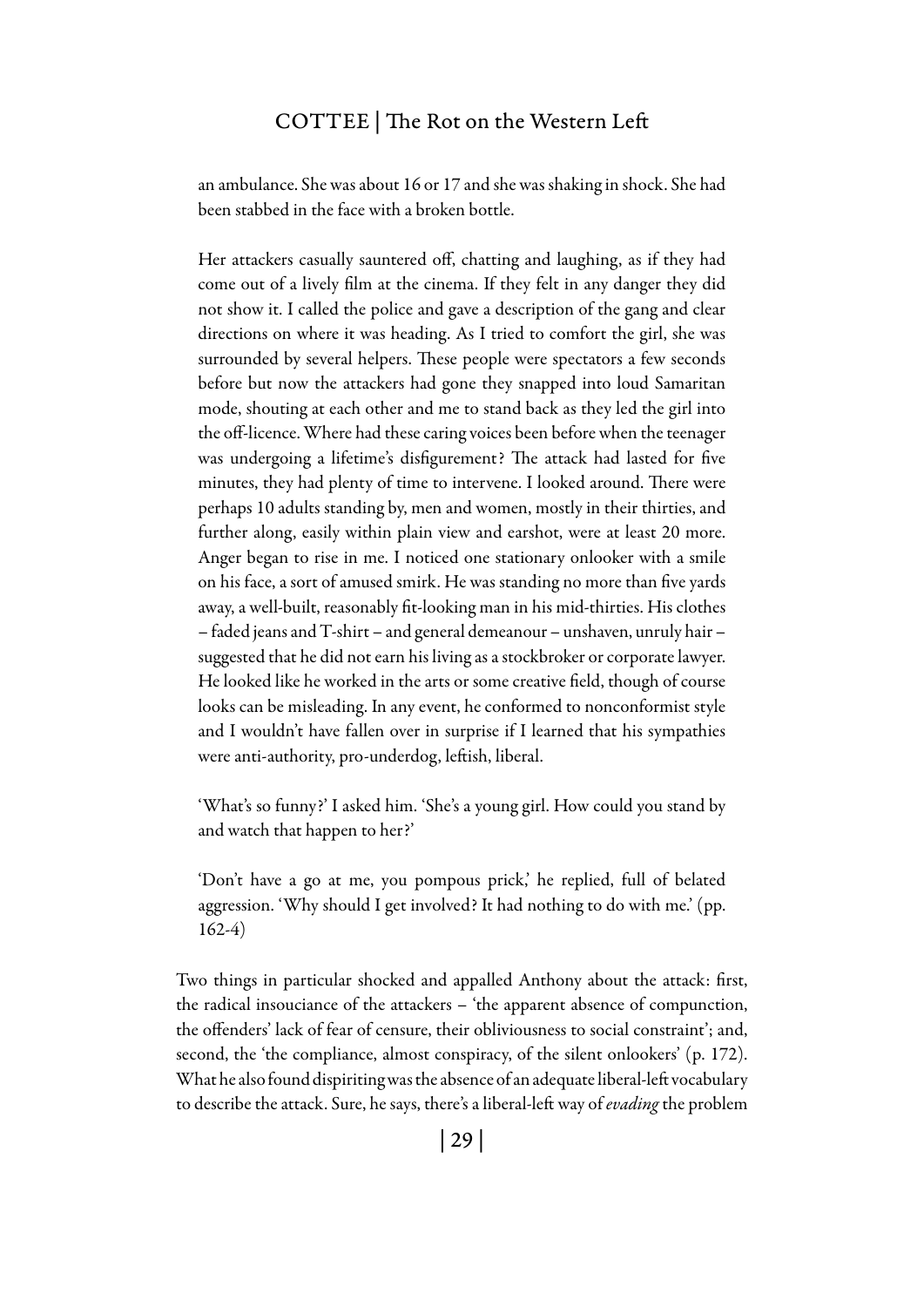of interpersonal violence, which involves characterizing the perpetrators of violence as the victims of wider social forces, like unequal life-chances or alienation, about which nothing, short of a radical restructuring of society, can be done. In other words, there's a liberal-left way of *doing nothing* about violent crime – 'of waiting for society to change, for it to become less unfair, with more equitable wealth distribution so that street violence would miraculously disappear' (p. 164). But, Anthony argues, there isn't a *compelling* liberal-left narrative of how we can act, in the here and now, to better protect ourselves from the violent. This lacuna, Anthony convincingly suggests is part of, or reflects, a broader lacuna in the liberalleft imagination: a failure to properly confront and take seriously threats unrelated, or external, to democratic governments.

For Anthony, the liberal-left has some very important things to say about state power, and what should be done to limit it. But it is decidedly less vocal on the equally crucial Hobbesian question of how individual citizens can be best protected from the violent actions of their fellow citizens. *The Fall-Out* is an injunction to liberals and leftists to think seriously about this latter question, and not to bewitch themselves into thinking that only the first matters.

The crime scene that Anthony chillingly evokes above is in fact powerfully symbolic of the crisis of liberalism which *The Fall-Out* seeks to diagnose and remedy. Like the by-standers of Anthony's description, left-liberals currently evince a kind of cynical, neutralist, sometimes smirking isolationism, and lack the courage to actively defend their values and way of life against those who menace them.

A liberal, Robert Frost said, is someone who can't take his own side in an argument. *The Fall-Out* is a brilliant refutation of this observation, and shows that a robust defense of liberalism is not only possible, but urgently imperative in the post 9/11 world, where the most serious threats to liberty come not from democratic states, but their enemies, who include, shamefully, certain elements of the western liberalleft.

Simon Cottee is a Lecturer in Criminology and Criminal Justice at the University of Wales, Bangor. He is co-editor, with Thomas Cushman, of *Christopher Hitchens and His Critics: Terror, Iraq and the Left* (New York University Press, 2008).